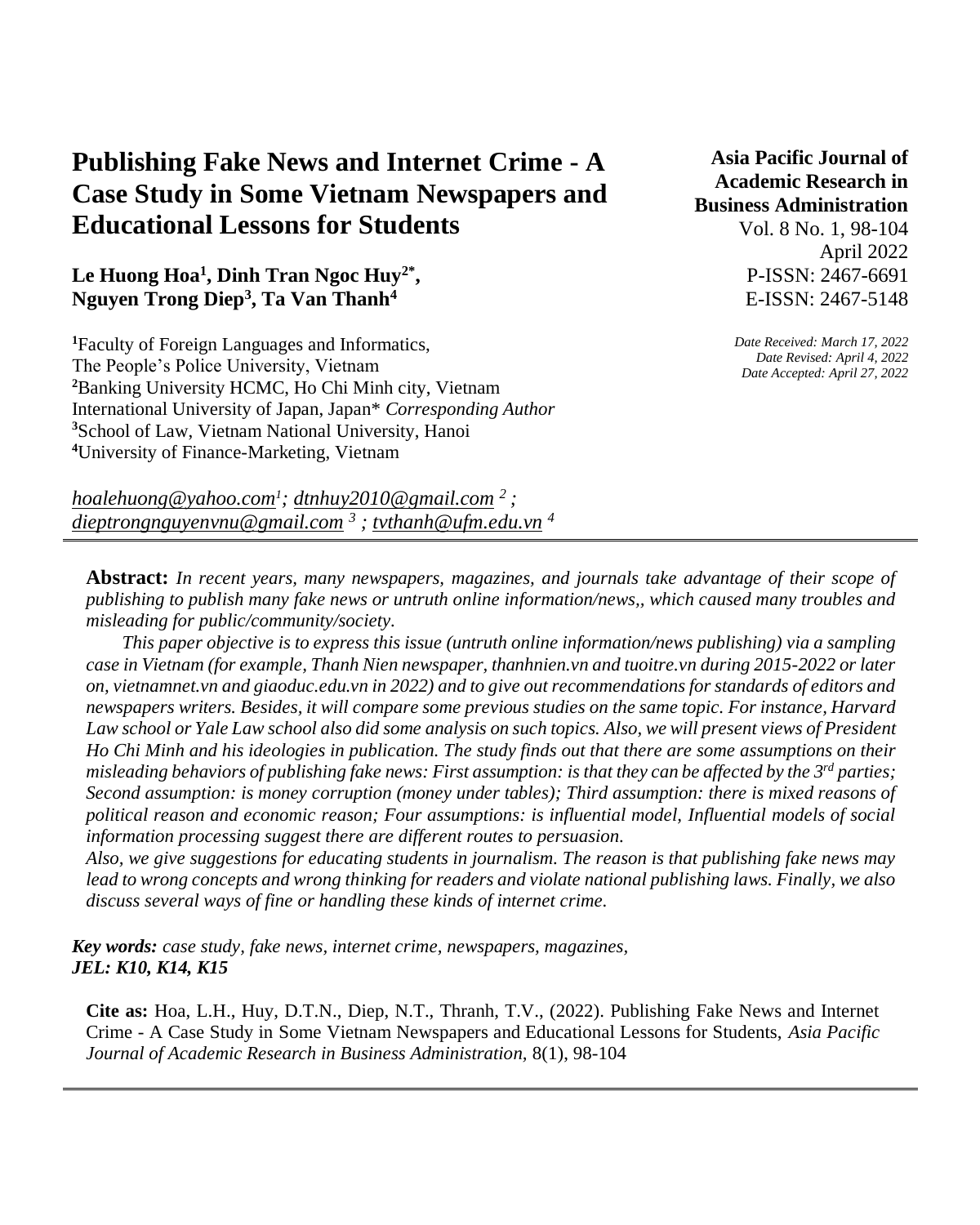# **INTRODUCTION**

It is vital for editors, writers (those working at newspapers/journals/magazines) to keep publishing standards. In Vietnam, from 2020 up to now, the Ministry of Information and Communications has determined the task of strengthening inspection and handling of errors in press activities to improve effectiveness and efficiency of state management performance and ensure that press agencies comply with the provisions of law.

In the world, many big corporations in social media field have considered ways to deal with fake news for ex, Facebook, Google consider quality standards of advertising online. Or a case (legal0 taking place in Bahrain in which a lawyer arrested due to fake news publishing that harm to public order. In case of US (voting Republican) can disseminate right-wing messaging [1].

Or a case (legal) in Bangladesh in which behavior of spreading false news (against government) of a photographer, then arrested for 7 years in prison [2].

In January, Rabbi [3] reported in Dhakka Tribue that 22 people arrested on cybercrime charges in the past two months. Of those, several were imprisoned for allegedly spreading on social media anti-state rumors and doctored photos of government leaders.

In Belarus, On June 14, 2018, those who spread fake news online will be prosecuted (as [controversial](https://news.tut.by/society/595733.html)  [amendments](https://news.tut.by/society/595733.html) passed by lawmakers).

One lawmaker said the legislation, which also allows for social media and other websites to be blocked if found in violation of the law, is aimed at bolstering citizens' rights while also strengthening state information security [4].

In Vietnam (2015-2022), many local newspapers published fake news and have been fined hundreds m VND, but still not afraid of these punishments (for example, the online case study we present at Thanh Nien newspaper at thanhnien.vn).

Zimmer [5] said users may read false news, contact with information leading to a confirmation bias, then comment or reply.

Journalist Ho Chi Minh criticizes and always encourages journalists who are not enthusiastic about their profession, or even want to quit: "After studying the Central Government's directive on journalism, even though they are progressive, there are also some people who are pessimistic because of their poor cultural and political level and want to change to another profession. They don't know that every job is difficult, no job is easy… No job is difficult, if you have a will, you can do it. That statement is very true." And he concluded: "In short, in labor there is no cowardice, only laziness is cowardly; If you fulfill your duties, every job will be glorious". Journalists must be close to the masses, learn

from the people to progress, must honestly reflect social reality, and need to be close to reality.

Uncle Ho reminded: "If you want to write a newspaper, you need to: Being close to the masses, just sitting in the paper room and writing will not be able to write practically. Must know at least one foreign language to read foreign newspapers and learn from other people's experiences. When you finish writing an article, you must review it three or four times by yourself, carefully correcting it. It is better to ask a few people with little culture to see and ask questions and words they do not understand, then correct them for easy understanding. Always try to learn, always seek progress" [6].

#### **OBJECTIVES OF THE STUDY**

This study aims to seek to answer the following: What happen to cases studies of publishing fake news in Vietnam? And What recommendations and lessons for educating students in journalism?

#### **LITERATURE REVIEW**

First, Ho Chi Minh's ideology and journalistic style is that: Thanks to timely and prompt press information with carefully surveyed and investigated data, convincing and relevant arguments, and sincere and passionate feelings that go into people's hearts, the revolutionary press has contributed expose the crimes of the aggressor, call for the support and solidarity of the oppressed peoples and the peace-loving people around the world with the "anti-war" movements formed and developed. strongly developed in the hearts of colonial and imperial countries.

Domestically, based on the correct political line, the revolutionary press pioneered the struggle on the ideological and cultural front, clarifying the revolutionary goals, guidelines, and policies of the Party. policies and laws of the State, fight against wrong views and counteractivities of hostile forces, thereby awakening and summoning the whole nation to stand up for revolution and liberate the people. nation and unify the country. In particular, the combativeness, orientation and massify of Ho Chi Minh's journalistic style with clear, simple but concise expressions, tight and neat article structure, current news, and information. authentic... for the masses to immediately understand and do it, grasp the spirit of things, go right to the core of the problem, has been successfully learned and applied by journalists during the two wars of resistance. national liberation period.

Entering the current period of peace, construction and defense of the country, the revolutionary press continues to be a sharp weapon on the cultural - ideological front, helping people at home and abroad to clearly understand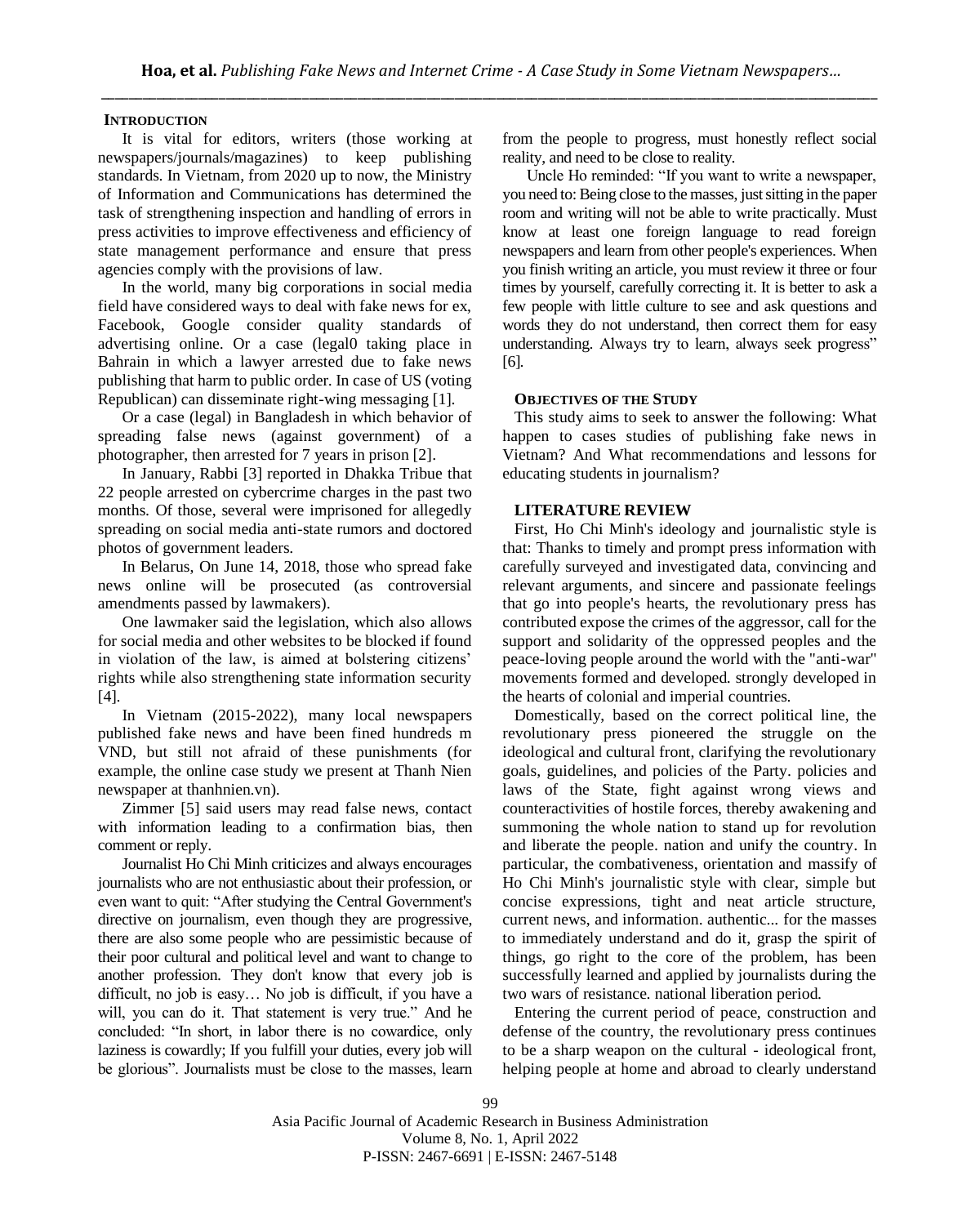their views, the Party's line, the State's policies and laws; achievements of Vietnam's doi moi and international integration; fight against one-way, distorted and hostile information; strengthen the great national unity bloc, attract the support and sympathy of friends around the world, and create a peaceful and stable environment for development [7].

South Korea they handle fake news in election May 2017. they said no exception for fake news. [8].

The Washington Post's Sullivan [9] said that some cases in which truth information suppressed fake news ("deliberately constructed lies" designed to "mislead the public") is protected.

Huy, [10] also present governance standards including standards for management, directors, and risk management activities; if corporations ignore these standards, it will cause troubles for their firms, employee as well as community. Huy, et al., [11] also mentioned some standards in China corporate governance code for corporations, this also confirmed by Ha et al., [12].

| The summarize previous studies are seen in table 1. |
|-----------------------------------------------------|
|-----------------------------------------------------|

| <b>Authors</b> | Content, results                      |
|----------------|---------------------------------------|
| Aseegaf        | Newspaper/press need to announce      |
| [13]           | name, address, person in charge       |
|                | (Article 2 of Law Number 40 Year      |
|                | 1999) and editor team responsible.    |
| Vese $[14]$    | Strict regulation by Governments      |
|                | globally, for fake /misleading news.  |
|                | As risk: the adverse effects of the   |
|                | COVID-19 health emergency             |
| Osho [15]      | Mentioned that news cannot based      |
|                | on falsehood or fake things, not hoax |
|                | and fallacy.                          |
| &<br>Steven    | Newspapers need respect norms         |
| Anton          | (religious) and decency sense and     |
| [16]           | then, treated by criminal act or      |
|                | penalties given to criminals          |
|                | spreading false information to the    |
|                | public                                |
| Pennycook      | Big difference between<br>thing       |
| & Rand         | people believes and thing they share  |
| $[17]$         | on media. Then they need to           |
|                | Effective interventions.              |

Table 1 - Related previous studies to the other side, becoming the object of being exploited by hostile forces. Finally, it will analyze that criminal behavior in publishing fake news happening in many journals or newspapers that in their group and not only one newspaper/magazines but many of them will do publishing fake news online. For ex.,

many newspapers in Vietnam have been fined for that in past years.

The persuasive value and attractiveness of speeches and articles are firstly expressed in writing and speaking, reflecting the true nature of things, positions and views of Marxism-Leninism, and Ho Chi Minh's thought; do not colorize, blacken, do not "fabricated, fabricated" absurd, illusory, unrealistic things. Regarding this, journalists need to deeply reflect on the teachings of our ancestors: "speech wrapped in gold", "speech in blood". Facts show that false statements, articles, news reports, once published in the newspaper, will not be recovered and it will cause great harm to society, even killing people. death of a person, disintegration of a collective, disorder of family or clan; social conflicts and possible conflicts, wars, etc. And so, accidentally, the journalist slipped

Enhancing and sharpening the pen to write concisely, clearly, practically, and effectively fight against wrong views is an objective requirement, as well as a criterion for assessing the quality, capacity, talent, and virtue of the students. journalist. We all know that, speaking and writing concisely does not mean curt, terse, crude but the meaning must be clear, coherent, succinct, not overwhelming; must have a head and a tail; true and sufficient content, sure, many profound implications, not redundant, not lacking words, suitable for the recipients and beneficiaries, that is, every problem presented must have a thesis, thesis, argument. and clear arguments. Therefore, before speaking or writing about a certain issue, especially fighting against false and hostile views, a journalist must thoroughly understand the content and master the issue to be presented; carefully arrange arguments, facts, and numbers so that they are reasonable, logical, unified, and convincing. To do so, a journalist, in addition to deeply understanding the content of the issue to be written and spoken, must have a clear outline, the meaning must be coherent, the document must be complete, the attitude must be clear and steady. That's the best way to prevent "sickness" of writing long, showing off words, blabbering, and clichés; content "bland", avoid the risk of deviation, lost the way.

Speaking and writing in a clear, simple, concise, easy-to-understand manner is one of the outstanding features of the revolutionary journalistic style that every journalist needs to practice and dominate. For a speech, article, and struggle article to be persuasive, persuasive, go into the hearts of the people, and be accepted by the people, journalists need to thoroughly grasp the guiding viewpoints and action directions of the revolutionary press especially in the context of the current flood of network information.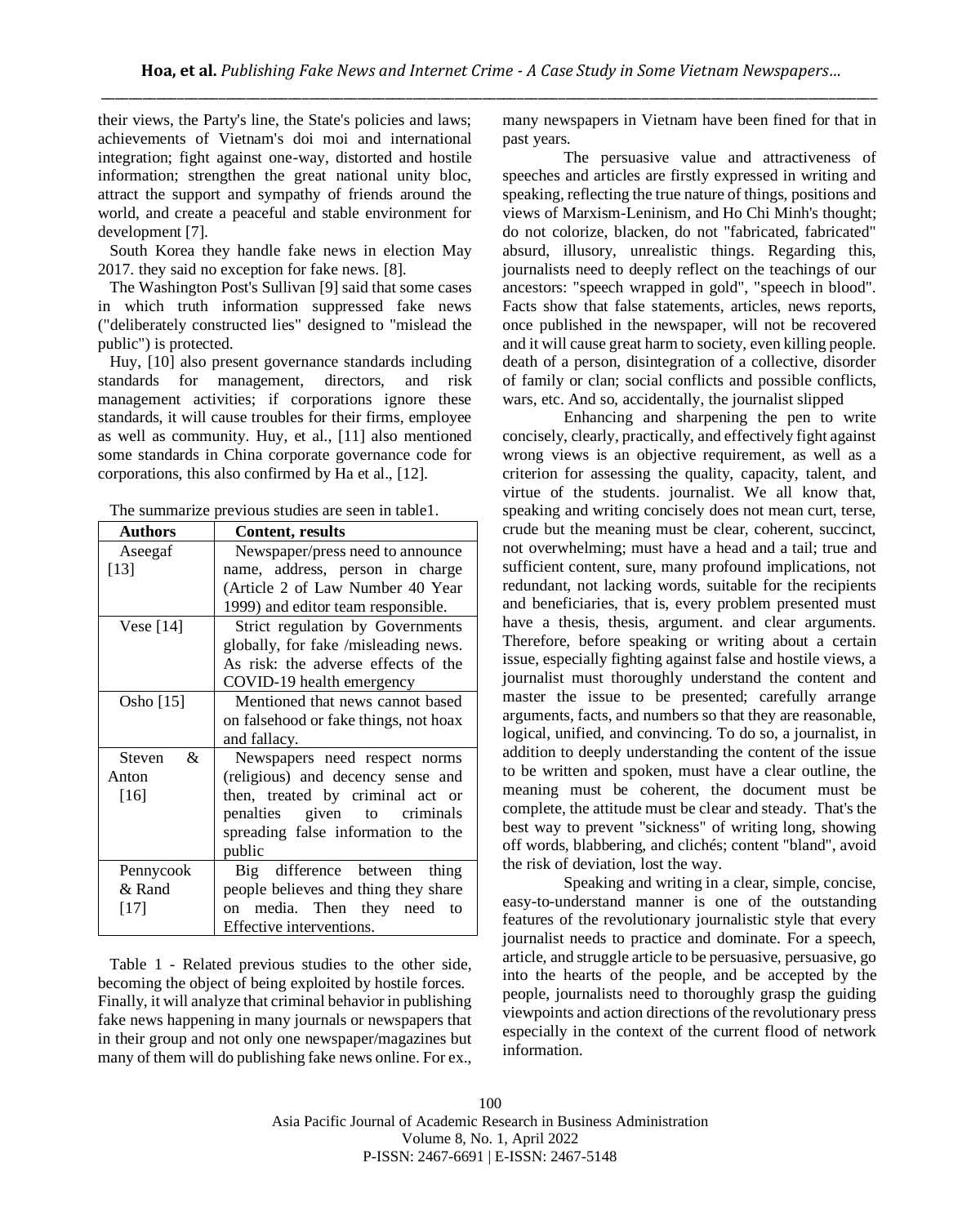Along with the progress of science and information technology, our country's revolutionary press is facing new development opportunities, many multimedia and multi-utility newspapers are always a fast, sensitive, and effective information channel. profoundly and regularly affect people's consciousness, making an important contribution to the successful implementation and implementation of the Resolution of the 13th Party Congress, strengthening the ideological and political unity within the Party, the consensus society, is a "sharp spiritual weapon", has been promoting its role and effect in socio-economic development; fight against and prevent "peaceful evolution"; contribute to preserving and stabilizing politics and social safety; ensure the right socialist orientation in the process of renovation and international integration. With the spirit of innovation for creative development for the sake of a rich people, strong country, democracy, justice and civilization, the Vietnamese revolutionary press is working with the Party's cultural and ideological "army" to promote tradition. their good system, striving to successfully complete all tasks assigned by the Party, State, and people; always ensure the partyness, politics, combat, people, authenticity, diversity, and attractiveness of Vietnam's revolutionary press [18].

## **MATERIAL AND METHODS**

Authors mainly use information and other data source from newspapers sources and other publication with experiences, observations and real situation of publishing fake news, for example in Vietnam. The data and information collected during period 2015-2022 in Vietnam. The data analysis techniques used are: the combination of analysis, inductive, historical method, synthesis and descriptive method.

## **RESULTS AND DISCUSSION**

## **1. Case studies in Vietnam**

Park [19] mentioned media law scholar Ahran Park at the Korea Press Foundation has limited fake news to "information in a news format published with a knowledge of its falsity, regardless of whether its author is a traditional journalist."'

Presented below is a case study in HCM city, Vietnam:

First, Thanh Nien newspaper (thanhnien.vn) had history of publishing fake news or untruth information that cause troubles in Vietnam society, and they have been fined by the Police. Looking back year 2016,

Until date 9/9/2020 (just more than 1 year ago), The Press Department (Ministry of Information and Communications) has just issued Decision No. 175/QD-

XPVPHC sanctioning administrative violations of Thanh Nien Newspaper with a fine of 45 million VND because false information causes very serious impacts.

Specifically, there are 5 information and groups of information in the articles of the series reflecting on several construction investment projects in the form of BT in Hai Phong City:

Hai Phong City has paid and assigned 99 hectares of land to Hoang Huy Financial Services Investment Joint Stock Company; Hai Phong City has assigned 3 land plots including 2 land plots 44 Le Dai Hanh and 199 To Hieu to Hoang Huy Financial Services Investment Joint Stock Company; Hai Phong City favors Hoang Huy Financial Services Investment Joint Stock Company, appointing contractors, profiteering; Hai Phong City assessed and approved the land price of Cam River Shipyard at 3.8 million VND/m2.

Besides, investment real estate held for price appreciation is worth more than 69 billion VND, which is property on land at 150 To Hieu, Trai Cau Ward, Le Chan District, Hai Phong City. Hoang Huy Company was granted the Certificate of land use right by the Department of Natural Resources and Environment (authorized by the Chairman of Hai Phong City People's Committee) and the ownership of houses and assets attached to the land.

Today (September 9), the Press Department also sent a written request to Thanh Nien Newspaper to correct and apologize in accordance with the provisions of Article 42 of the Press Law 2016; Review all posts and remove false information; Review, clarify responsibilities and discipline concerned collectives and individuals according to their competence [20].

From year 2016 to the year 2022, their fired ex-editor team and bad editors Nguyen Ngoc Toan and Dang Thi Phuong Thao still violate this publishing rules again which left many legal lessons of low editor judgement, low quality information of the above newspaper to educate students in the country.

# **Reasons why they allow to publish fake news or false information on a newspaper, for instance, online news?**

There are some assumptions on their misleading behaviors of publishing fake news:

First assumption: is that they can be affected by the 3<sup>rd</sup> parties Second assumption: is money corruption (money under tables) Third assumption: there is mixed reasons of political reason and economic reason. Four assumptions: is influential model, Influential models of social information processing suggest there are different routes to persuasion [21].

Molina et al [22] stated seven different types of online content under the label of "fake news" (false news,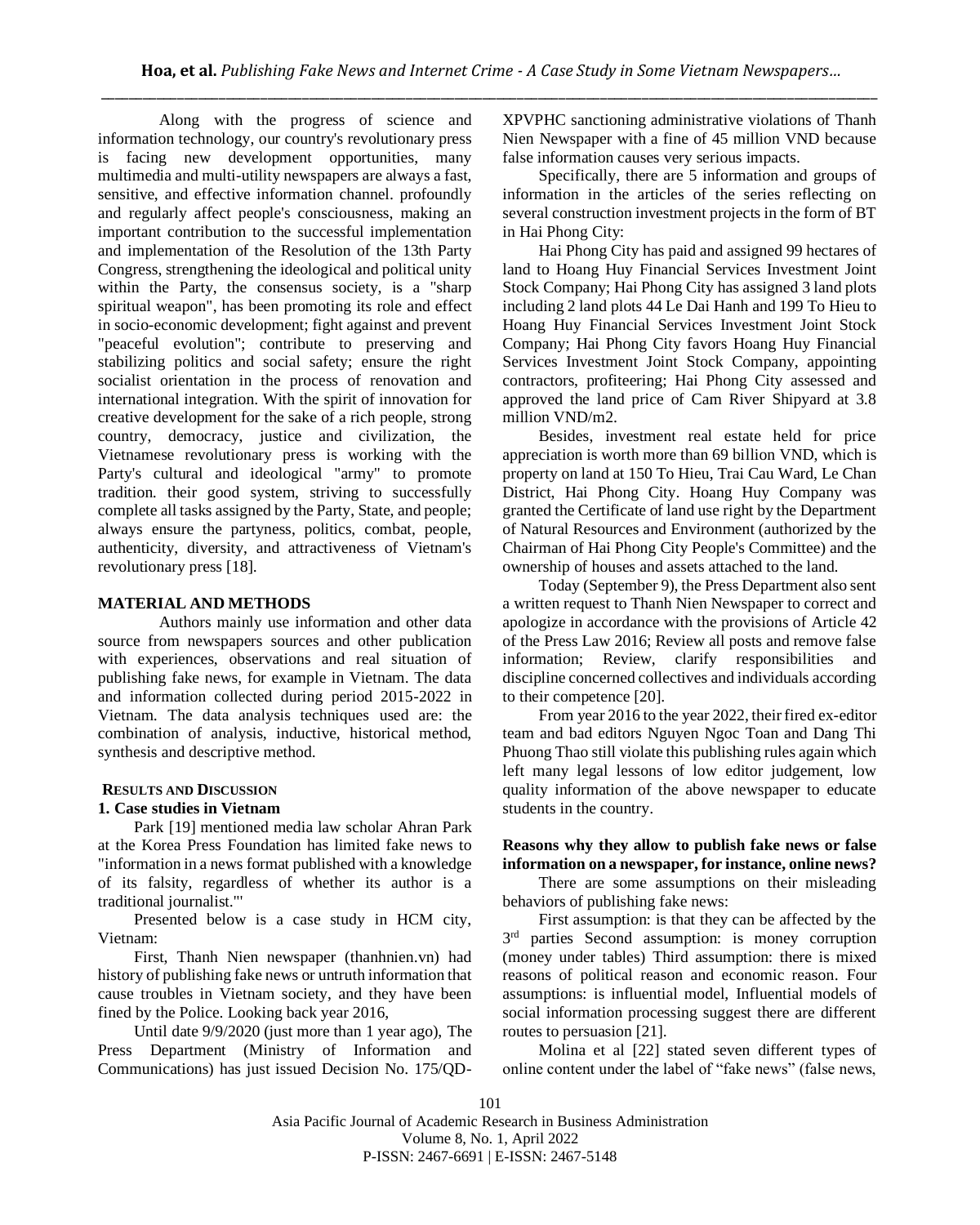polarized content, satire, misreporting, commentary, persuasive information, and citizen journalism) and contrast them with "real news" by introducing a taxonomy of operational indicators in four domains—message, source, structure, and network—that together can help disambiguate the nature of online news content. This study will leave many legal lessons for students in journalism field.

# **2. Educating students in journalism and publishing**

First, students need to understand internet crimes including not only publishing fake news, but also hackers, cybersecurity attacks. Second, students need to analyze publishing fake news through case studies methods. For example, cases at Thanh nien newspaper in Vietnam (thanhnien.vn from 2016 to 2022), and other newspapers as well. Third, students need to learn ideologies of President Ho Chi Minh in revolutionary roles of journals and newspapers and publishing:

# **President Ho Chi Minh ideologies on publishing activities**

To realize that content, the revolutionary press must be combative as the highest expression of the party's character, the essence, and the highest criterion of the revolutionary press. That is first reflected in the political line of the newspaper. The press is essentially a political activity, the most important information in the press is political information. According to him, the press is a tool of class struggle and a weapon of revolutionary struggle. The revolutionary ideology of the press determines the quality and effectiveness of the press. To ensure the ideological and partisan character of the press, it must show the fighting, educational and mass character of the press. He said: "For the press itself, the journalist himself must also have a fighting spirit to be a good journalist. Writing an article that eliminates the personal elements is also a struggle."

The press must clearly show its enthusiasm for or against a certain point of view, an issue, a political, economic, or social event when there is still class struggle in society. He affirmed: "For us newspaper writers, the pen is a sharp weapon - the article is a revolutionary pamphlet to mobilize the masses to unite to fight against old and new colonialism, against democracy. Imperialism is headed by the American empire, for national independence, social progress, and world peace.

To fulfill its tasks, the revolutionary press must have its consistent guiding principles. What is that principle? He affirmed: "Politics must be mastered. If the political direction is right, other things will be right. That's why our newspapers must have the right political line."

President Ho Chi Minh repeatedly reminded journalists to answer clearly when writing: "Who do you write for? Writing for what?"; "For whom do you write? What is the purpose of writing? The questions he posed were to require the press to clearly identify the audience to receive information. That determination aims to form a suitable creative method for journalists [23].

In addition, writing about the enemy, President Ho Chi Minh often used a satirical style, but with deep, sharp, strange intelligence; Office has both journalistic nature and literary art. Writing for the masses, the user uses simple language, applies many idioms and proverbs of the nation, expressing them according to the way of speaking, thinking and feeling of the masses.

For President Ho Chi Minh, construction and resistance are always two sides of the same coin, building must be built to fight against, in which construction is the most basic [24]. Therefore, writing a newspaper is to highlight the good and bad things of our people, our soldiers, our cadres, our friends, but at the same time, it is also to criticize our shortcomings and those of our cadres of the People, of the army. Do not write only the good but hide the bad. But criticism must be correct, honest, and sincere, not let the enemy take advantage of it to counter propaganda. If the good, the good, it must be in moderation, not exaggerated [25].

# **Discussion and Conclusion**

First, beyond this study, it can be seen in the case of Tuoitre.vn (Tuoitre online newspaper) they do not post directly name of chief editors online, this is the point which Aseegaf [13] mentioned: Newspaper/press need to announce name, address, person in charge (Article 2 of Law Number 40 Year 1999) and editor team responsible.

Also, Osho [15] mentioned that news cannot based on falsehood or fake things, not hoax and fallacy. And it is indicated that Thanh nien and Tuoi tre newspapers in Vietnam may be driven by political or economic reasons to post fake news /false news online.

This is not only violated publishing standards but also privacy rules. President Ho Chi Minh taught: Press officers are also revolutionary soldiers. "Pen and paper are their sharp weapons." To fulfill their glorious duties, press cadres need to cultivate revolutionary morality and strive to cultivate ideology, professionalism, and culture; focus on studying politics to master the guidelines and policies of the Party and Government, go deep into reality and deeply into the working masses.

Journalism is essentially a political activity, and the press is a weapon of revolutionary struggle, so the revolutionary press must first be combative, oriented, and mass to propagate and promote, train, educate, and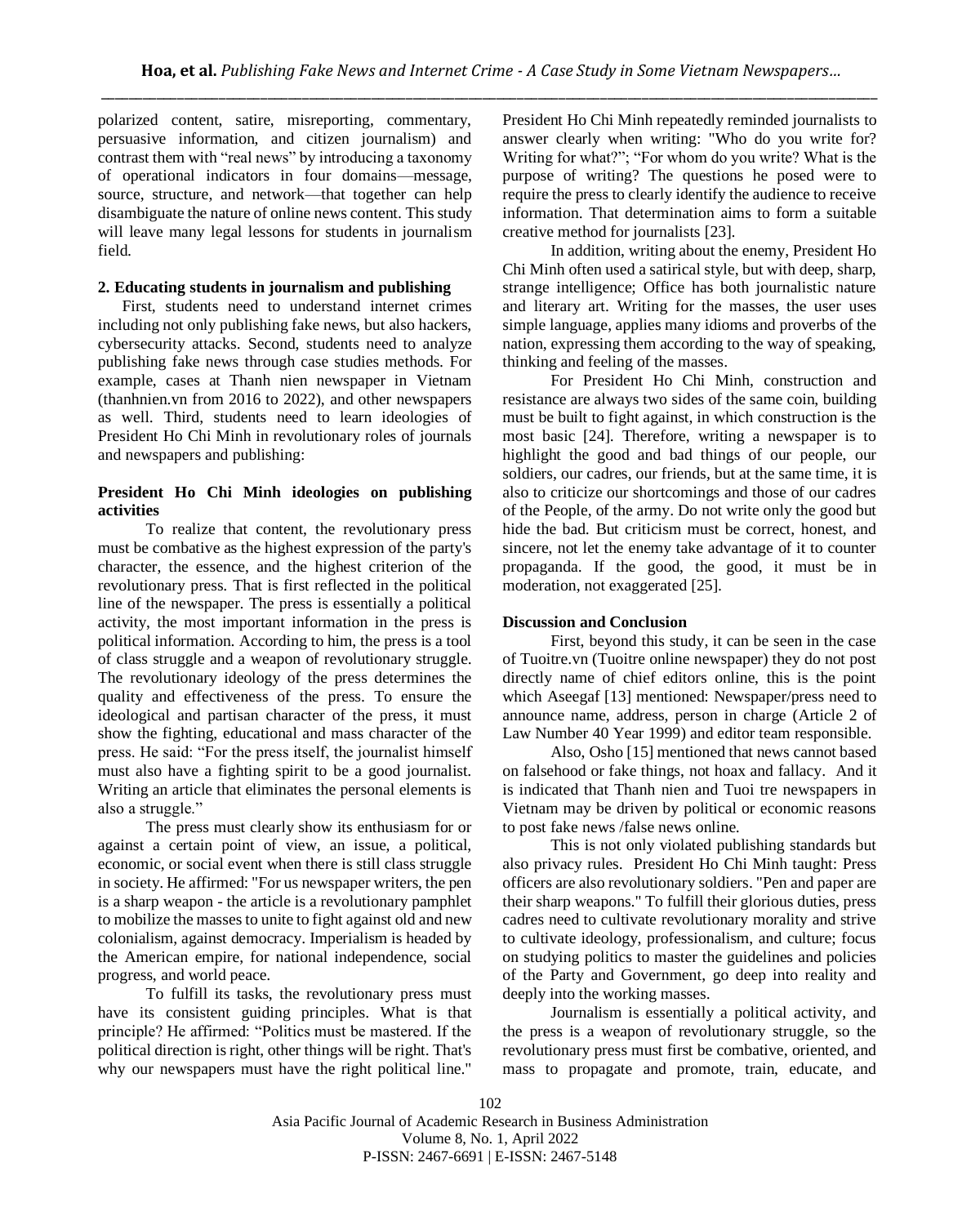organize people to bring people to a common goal. The common goal is the resistance war and nation building to come to a successful resistance and successful nation building. Therefore, no matter what topic, in any form or genre, his articles are sharp weapons to expose crimes, attack enemies, and effective means to "light fire" for the masses. revolution and enlist the support of the people of the world.

Up to now, President Ho Chi Minh's views on the functions, tasks, and nature of the revolutionary press; on the role, obligations, and ethics of journalists; About art in "writing" to make a valuable journalistic work and newspaper remains intact, but in each press agency, each article needs creative and flexible application.

And we will Discuss what your results may mean for researchers in the same field. So, what if this case taking place again just due to Thanh nien and Tuoi tre newspaper (and later giaoducedu.vn and vietnamnet.vn) post false news with political or economic reasons. Our findings can give warning and show relevant rules (Korea, USA, etc.) as references to solve this. This will help researchers to protect their reputation and rights and help strengthen checking mechanism of publishing standards of those editors.

# **Recommendations**

Defamatory fake news can be punished under Korean law. Unlike in the United States, reputation is constitutionally protected in Korea against the abuse of free speech, 53 and defamation is both a crime and a civil wrong. 5.4 The Criminal Act punishes defamation, regardless of whether it is true or false: (1) A person who defames another by publicly alleging facts shall be punished by imprisonment or imprisonment without prison labor for not more than two years or by a fine not exceeding five million won. (2) A person who defames another by publicly alleging false facts shall be punished by imprisonment for not more than five years, suspension of qualifications for not more than ten years, or a fine not exceeding ten million won. [26]. Fake news publishers can be subject to administrative rules and regulations, including the standards of the Federal Trade Commission (FTC) for unfair and deceptive trade practice. The FTC finds an act or practice to be deceptive where "a representation, omission, or practice misleads or is likely to mislead the consumer; a consumer's interpretation of the representation, omission, or practice is considered reasonable under the circumstances; and the misleading representation, omission, or practice is material." [27].

("For purposes of subsection (a), the term "unfair or deceptive acts or practices" includes such acts or practices involving foreign commerce that (i) cause or are likely to

cause reasonably foreseeable injury within the United States; or (ii) involve material conduct occurring within the United States.").

Korea also issues rules on regulating fake news [28], [29]. Steven, Yusriando, . and Steward Surbakti mentioned A. Criminal Laws for Press Companies That Distribution of Hoaks News to the Public [41]. This will be good lessons for education students [36], [37], [39] to train our labor force [30], [31], [33], [35], [38], [40]. This is better for governance [12], [32], [34].

#### **REFERENCES**

- [1] Buchanan, T. (2020). Why do people spread false information online? The effects of message and viewer characteristics on self-reported likelihood of sharing social media disinformation, [PLoS One.](https://www.ncbi.nlm.nih.gov/pmc/articles/PMC7541057/) 15(10)[: 10.1371/journal.pone.0239666](https://dx.doi.org/10.1371/journal.pone.0239666)
- [2] *Bangladesh: Freedom on the net 2019 country report*. Freedom House. (2021). https://freedomhouse.org/country/bangladesh/freedomnet/2019
- [3] Rabbi, A. R., (2019). What's behind government social media surveillance? [https://archive.dhakatribune.com/opinion/special/2019/](https://archive.dhakatribune.com/opinion/special/2019/01/24/why-is-bangladesh-s-government-surveilling-social-media-users) [01/24/why-is-bangladesh-s-government-surveilling](https://archive.dhakatribune.com/opinion/special/2019/01/24/why-is-bangladesh-s-government-surveilling-social-media-users)[social-media-users](https://archive.dhakatribune.com/opinion/special/2019/01/24/why-is-bangladesh-s-government-surveilling-social-media-users)
- [4] Funke, D., & Flamini, D. (2019, August 14). *A guide to antimisinformation actions around the world*. Poynter. https://www.poynter.org/ifcn/anti-misinformation-actions/
- [5] Zimmer, F. (2019). Fake News in Social Media: Bad Algorithms or Biased Users? [Journal of Information Science Theory and](https://www.koreascience.or.kr/journal/E1JSCH.page)  [Practice,](https://www.koreascience.or.kr/journal/E1JSCH.page) 7(2), 40-53.
- [6] Ta Ngoc Tan. Ho Chi Minh on press. Publication Department, Hanoi, 1995, p.139
- [7] *Huyện ủy Nam Trà my* . (n.d.). m http://huyenuy.namtramy.quangnam.gov.vn/
- [8] Seung Lee. (2017). How South Korea's Fake News Hijacked a Democratic Crisis, GIZMODO (Mar. 10, 2017, 10:32 AM), https://gizmodo.com/how-south-korea-s-fake-news-hijackedademocratic-crisi- 1793146533.
- [9] Sullivan, M. (2017, January 8). Perspective | It's time to retire the tainted term 'fake news.' Washington Post. https://www.washingtonpost.com/lifestyle/style/its-time-toretire-the-tainted-term-fake-news/2017/01/06/a5a7516c-d375- 11e6-945a-76f69a399dd5\_story.html
- [10] Huy, D. T. N. (2015). The critical analysis of limited south asian corporate governance standards after financial crisis. *International Journal for Quality Research*, *9*(4), 741.
- [11] Huy, D. T. N., Hang, N. T., Trang, P. T. H., & Ngu, D. T. (2021). Discussion on Case Teaching Method in a Risk Management Case Study with Econometric Model at Vietnam Listed Banks–Issues Of Economic Education for Students. *Review of International Geographical Education Online*, *11*(5), 2957-2966.
- [12] TTH Ha et al. (2019). Modern corporate governance standards [and role of auditing-cases in some Western european countries](https://scholar.google.com.vn/citations?view_op=view_citation&hl=vi&user=jlPeV7cAAAAJ&cstart=20&pagesize=80&citation_for_view=jlPeV7cAAAAJ:ZzlSgRqYykMC)  [after financial crisis, corporate scandals and manipulation,](https://scholar.google.com.vn/citations?view_op=view_citation&hl=vi&user=jlPeV7cAAAAJ&cstart=20&pagesize=80&citation_for_view=jlPeV7cAAAAJ:ZzlSgRqYykMC) *International Journal of Entrepreneurship* 23 (1S)
- [13] Assegaf, Rifqi Sjarief. (2004). Pers Diadili, Jurnal Kajian Putusan Pengadilan, Edisi 3.

Asia Pacific Journal of Academic Research in Business Administration Volume 8, No. 1, April 2022 P-ISSN: 2467-6691 | E-ISSN: 2467-5148